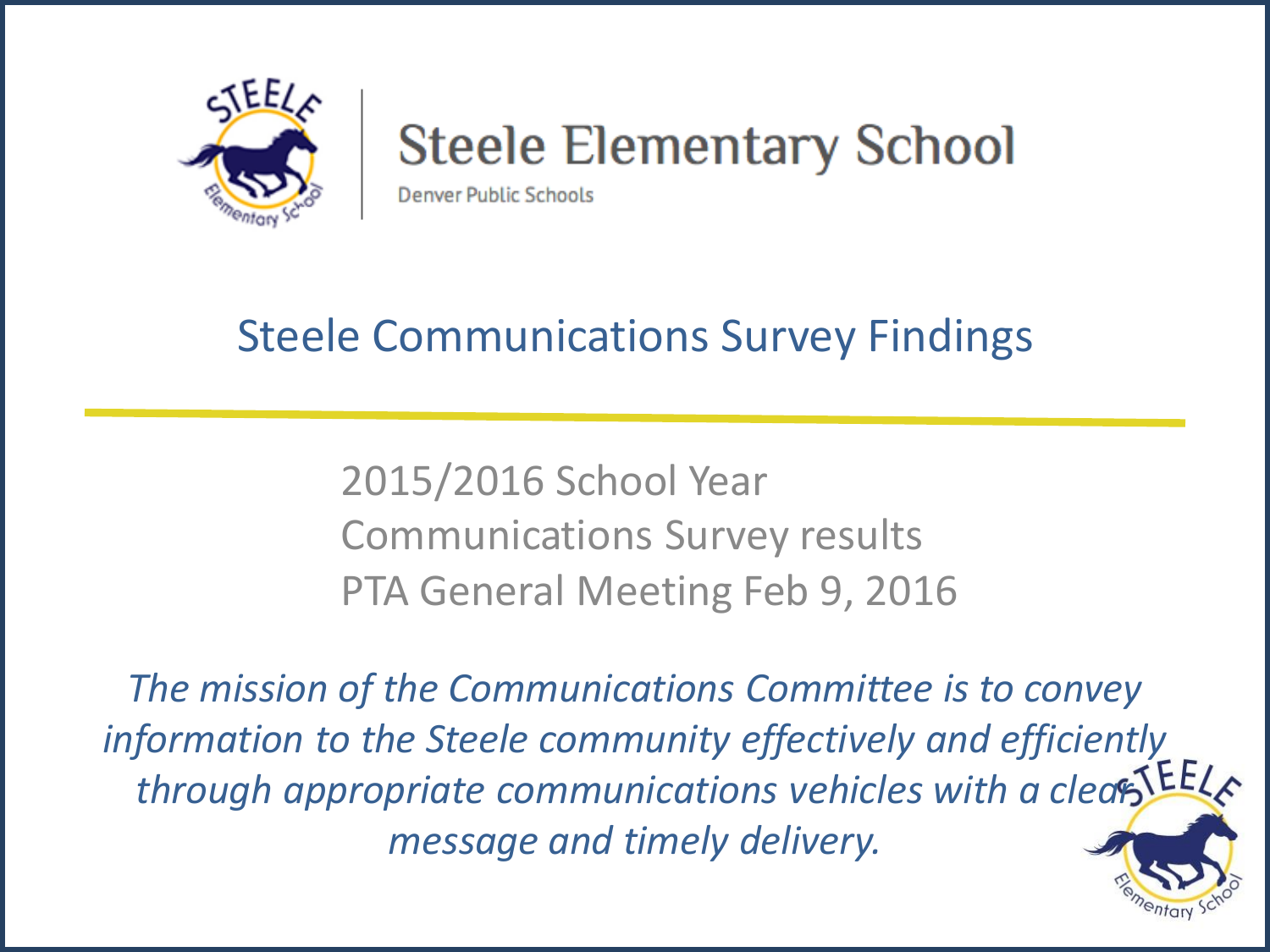#### Who responded to the survey?

- We received 119 responses vs total of 100 tallied responses two years ago
- 69% of the responses were returning families
- 24% were new families
- The rest were from the community and teacher responses
- More teachers responded this time around (7 vs 5)



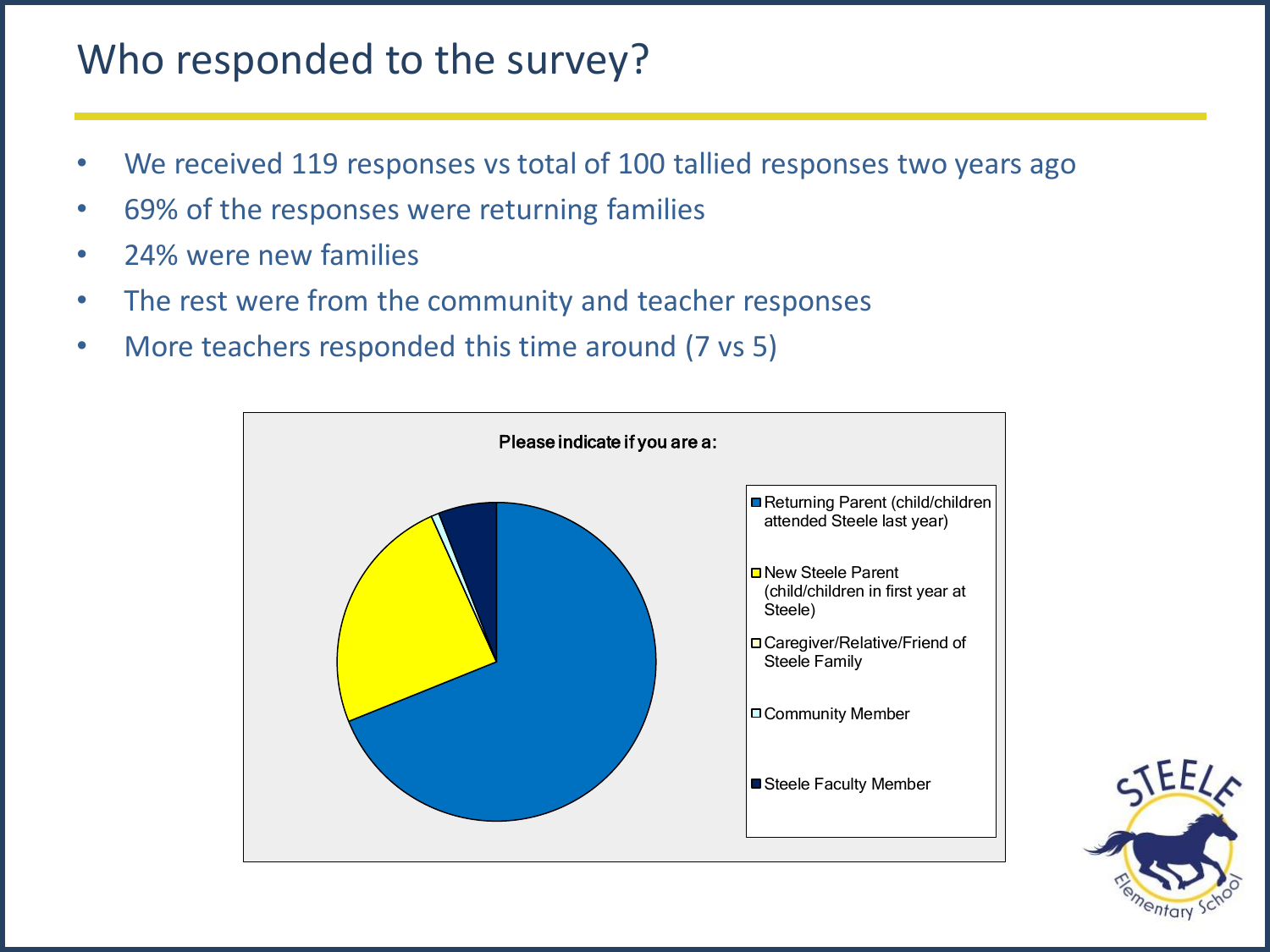#### What is the satisfaction trend?

- 55% of respondents indicated they thought communications were "Excellent"
- This represents a 20% increase in the number of respondents saying that communications are excellent
- The "Excellent" responses slightly eroded "Above Average" and "Average" ratings but still represents a positive trend
- Prior survey had 3% "poor" ratings vs 0% this time around



#### **Comparison in Satisfaction over two year period**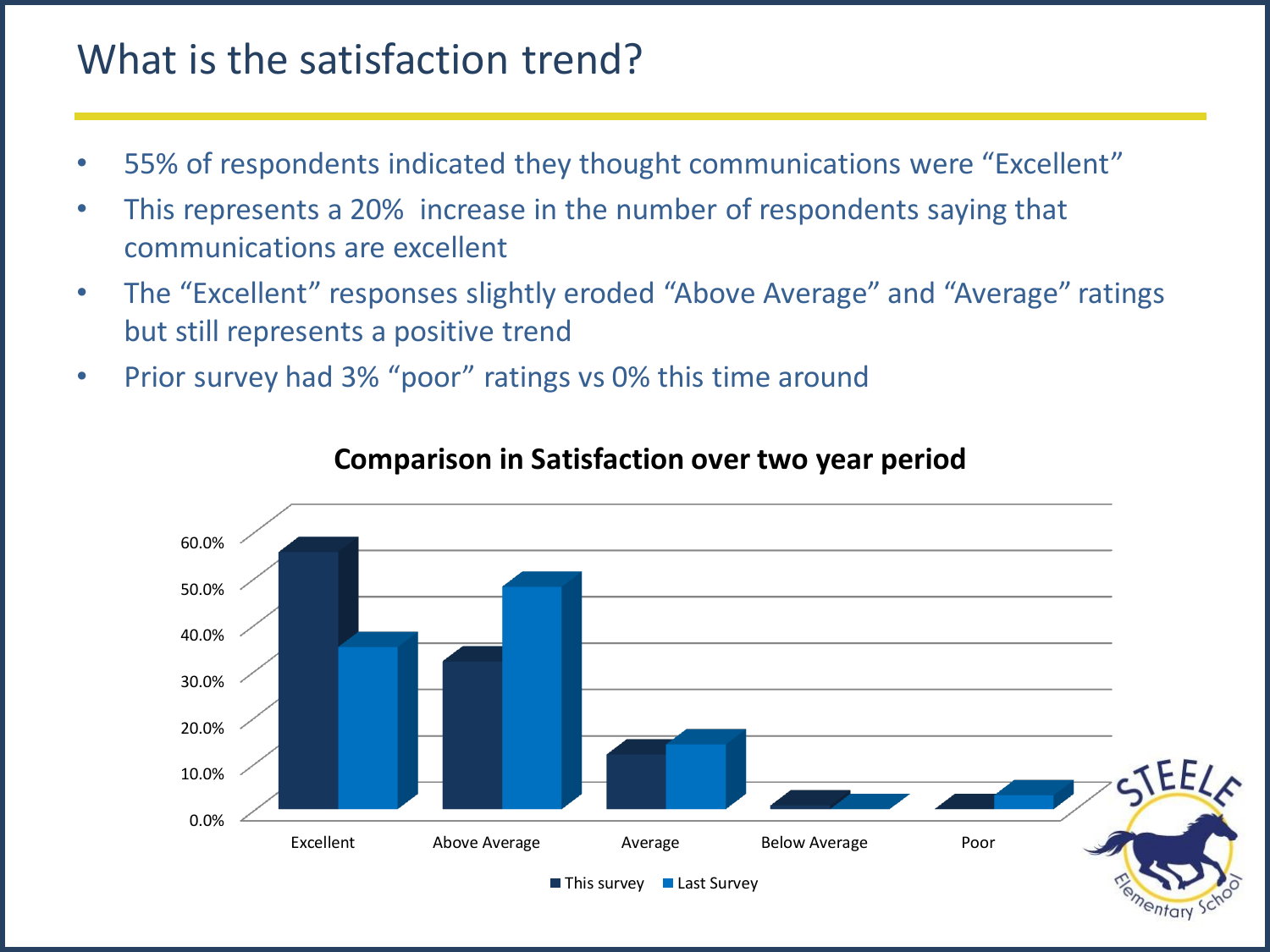### What sources of information do people find most valuable?

- People see the most value in teacher emails so thank you teachers!
- Electronic communications represented the most popular category of communication
- No one seemed to notice the monthly paper packet was gone…did you?
- The school sign has improved in value, but response was divided suggesting that its utility is greatest for those who come from the NW direction

| <b>Rank</b>  | <b>Based on previous survey</b>  | <b>Based on current results</b>                  |
|--------------|----------------------------------|--------------------------------------------------|
| $\mathbf{1}$ | <b>Emails</b> from teacher       | <b>Emails from Teacher</b>                       |
| 2            | Steele Stallion Press and Extras | Steele Stallion Press and Extras                 |
| 3            | Emails from room parent          | <b>Emails from Room Parents</b>                  |
| 4            | Steele Elementary Website        | <b>Steele Website</b>                            |
| 5            | classroom website                | Classroom Websites (if Applicable)               |
| 6            | Steele PTA website               | School Sign (corner of Alameda &<br>Marian Pkwy) |
| 7            | Monthly PTA paper packet         | Steele Facebook Page<br>ΕE                       |
| 8            | Steele page on Facebook          | Bulletin Board (next to Auditorium)              |
| 9            | School Sign                      | VZ.                                              |

mentary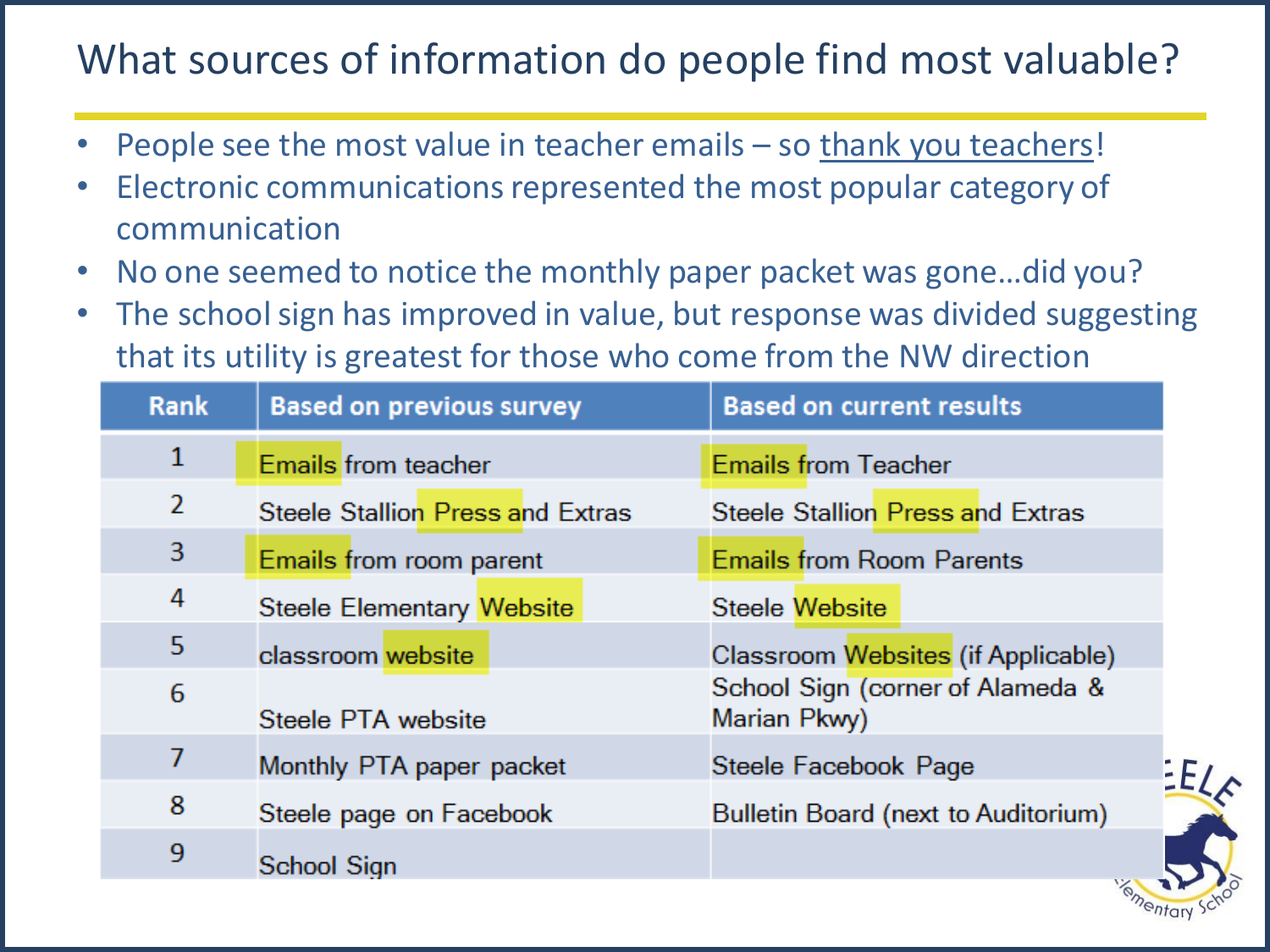#### Were you able to easily register for volunteer opportunities?

- More than half (56%) of the respondents did easily register for a volunteer opportunity!
- Some (15%) of people did respond they had difficulty using the MySchoolAnywhere tool
- But people were able to easily resolve their problems by reaching out to Crissy

Please comment on your experience using MySchoolAnywhere.com to sign up for volunteer opportunities:

| <b>Answer Options</b>                                | <b>Response Percent</b> | <b>Response Count</b> |
|------------------------------------------------------|-------------------------|-----------------------|
| I easily registered for a volunteer opportunity      | 56.3%                   | 58                    |
| found it initially confusing or required some help   | 14.6%                   | 15                    |
| was unable to complete the registration              | 5.8%                    | 6                     |
| I am not familiar with the MySchoolAnywhere.com tool | 23.3%                   | 24                    |
|                                                      | answered question       | 103                   |

- But after contacting Chrissy I was able to sign up!
- I will be using this to sign up as volunteer next semester
- This is a *fantastic* tool.
- I have not used it yet.
- This is based on last spring's experience. I haven't tried yet this year
- I did not even try to use it to sign up for anything
- *Sometimes we don't hear back from the committee members* on what we are supposed to do after we sign up to volunteer.

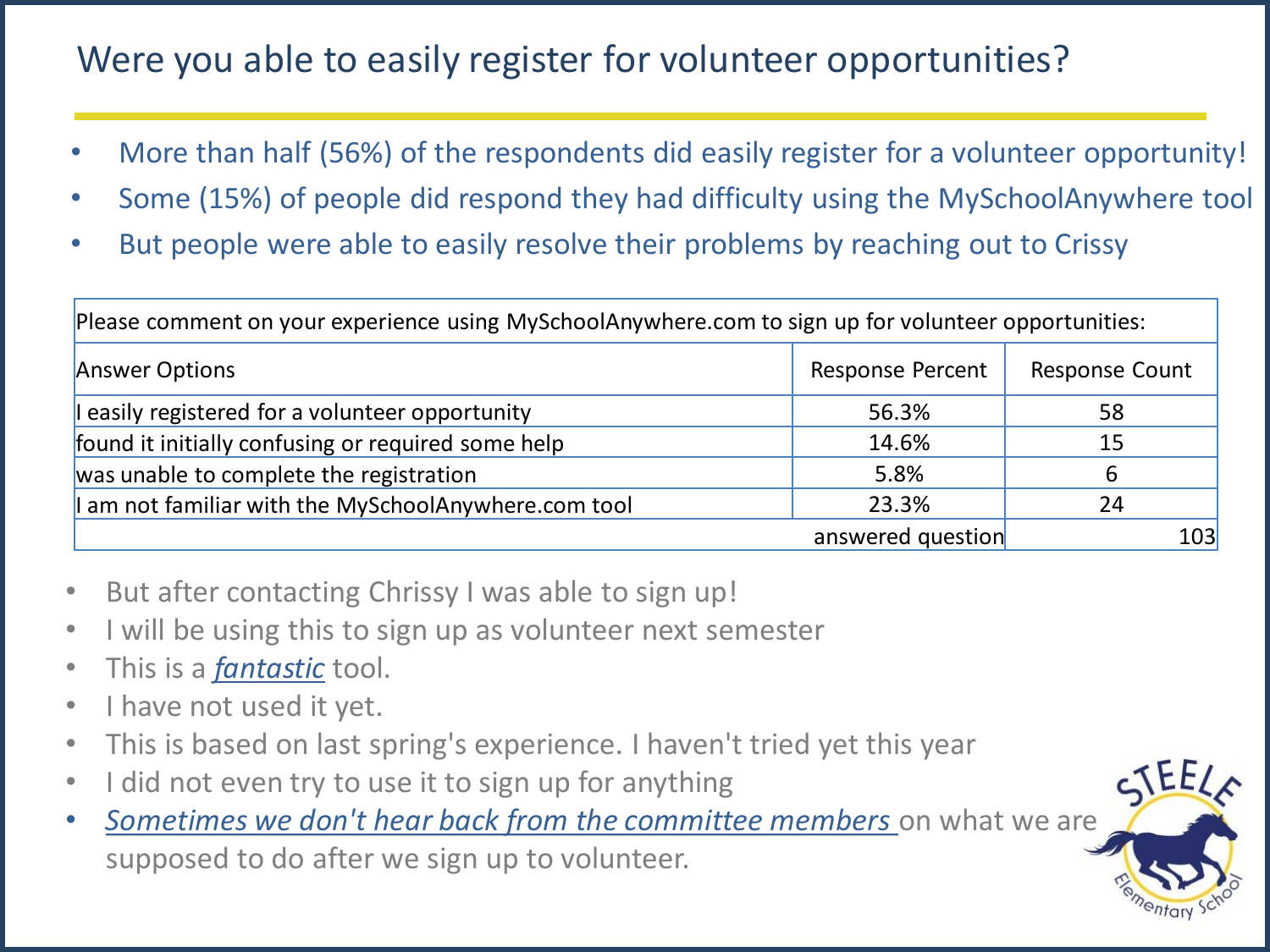### New Parents: Did you have all the information you needed?

- 88% of NEW parents indicated they had all the information they needed at the beginning of the school year
- 12% of starting parents needed more information at the beginning of the school year



And if you responded that you did not have adequate information at the beginning of the school year, please help us understand what kind of information was missing:

- There could definitely be *more info from DPS* (printable forms etc..)
- Vast majority of the *"new parent" info was for incoming kindergarteners* but our child entered another higher grade so it would have been nice to do an orientation or communications which spoke to non-kindergarteners.
- *After school activities*
- *School supplies*
- *School supply ordering* info to kindergarten parents is needed

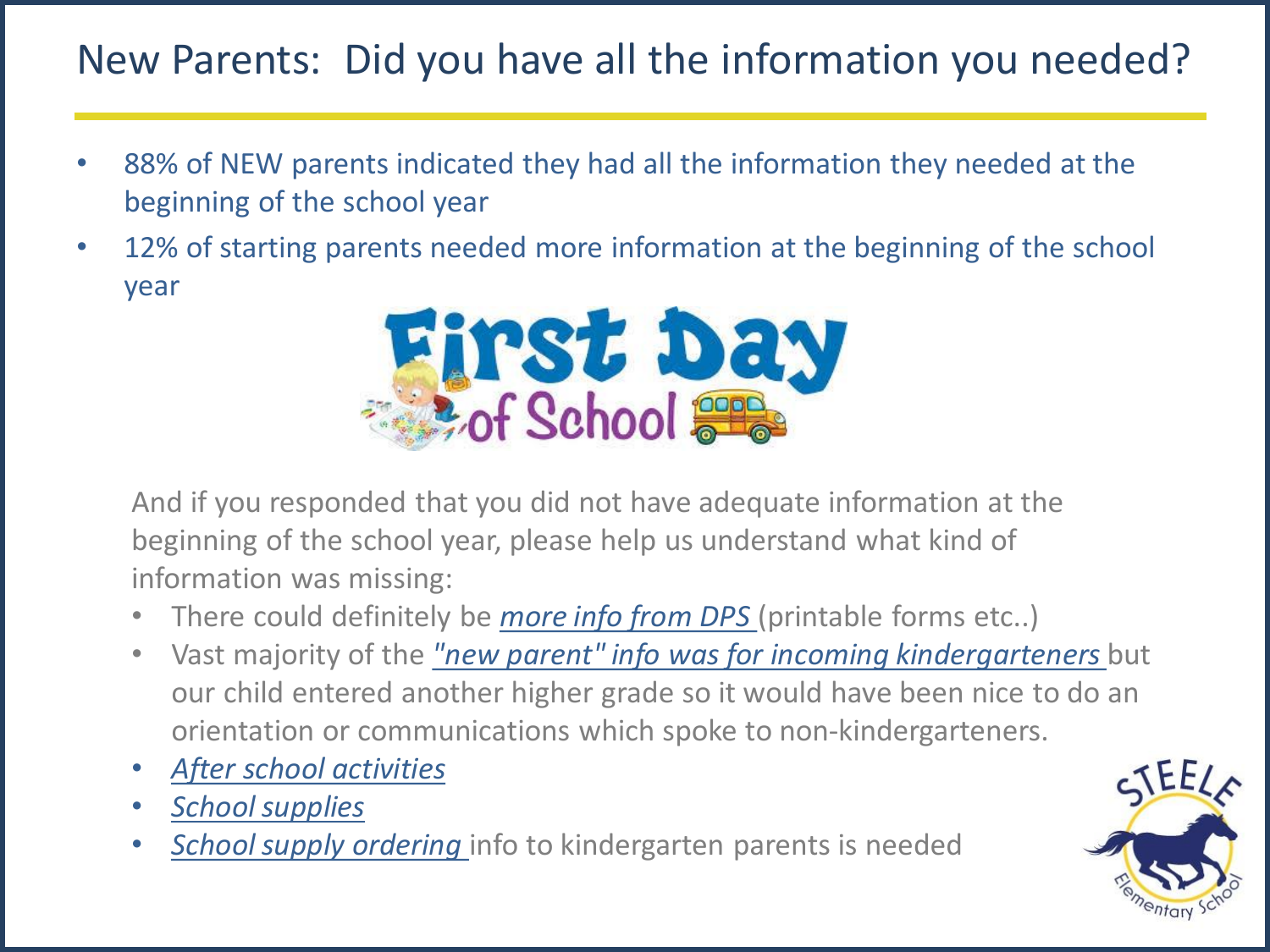### New Parents: Which resources were most useful?

#### Most valuable resources for NEW families:

- 1) Steele Stallion Press
- **Steele Website**
- 3) New Family Orientation
- 4) School Packet



But Facebook and school registration were widely used and perceived as being valuable too…thank you Shaleen!





mentary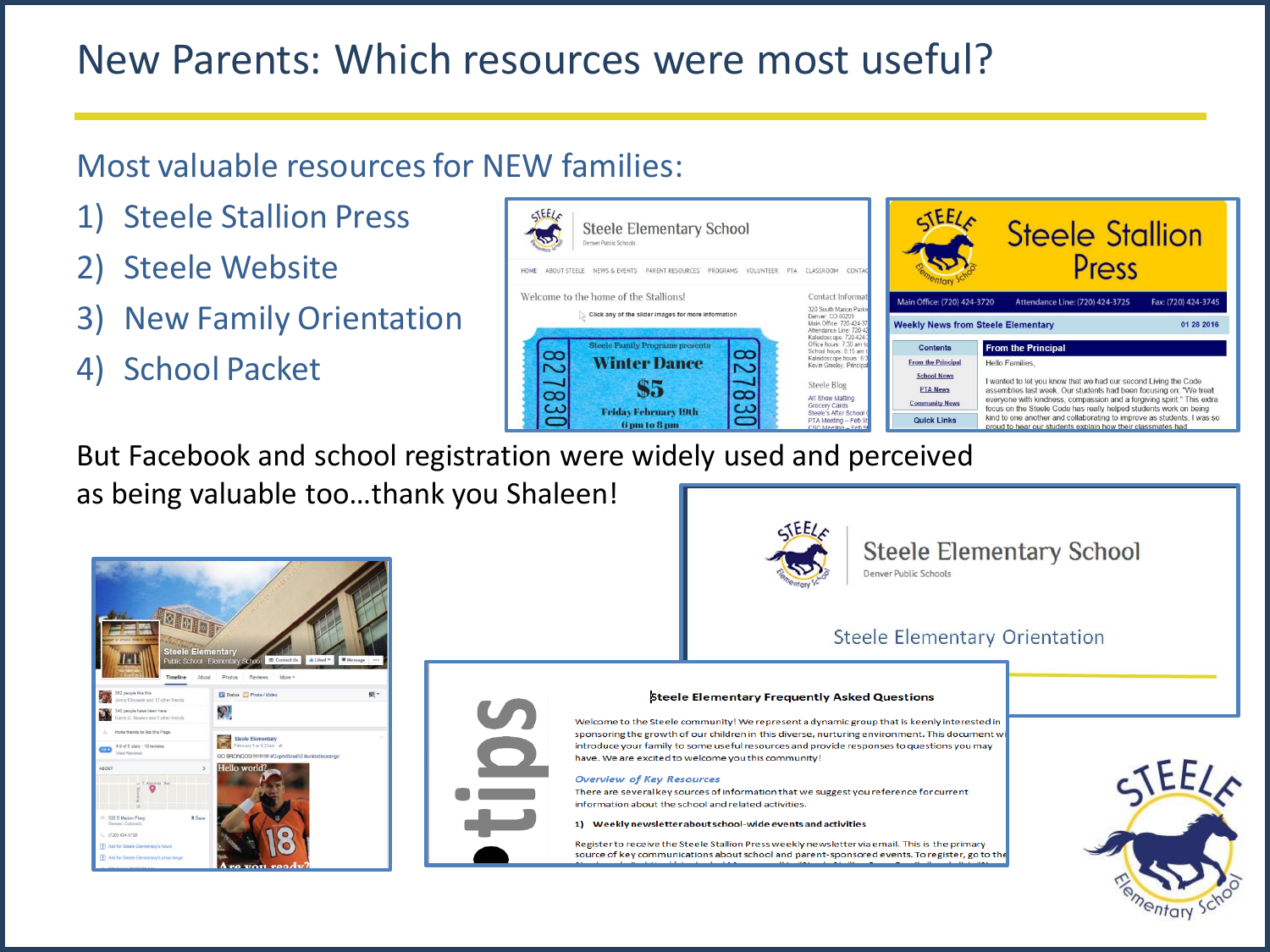#### Should we continue printing the Directory?

• Survey says....





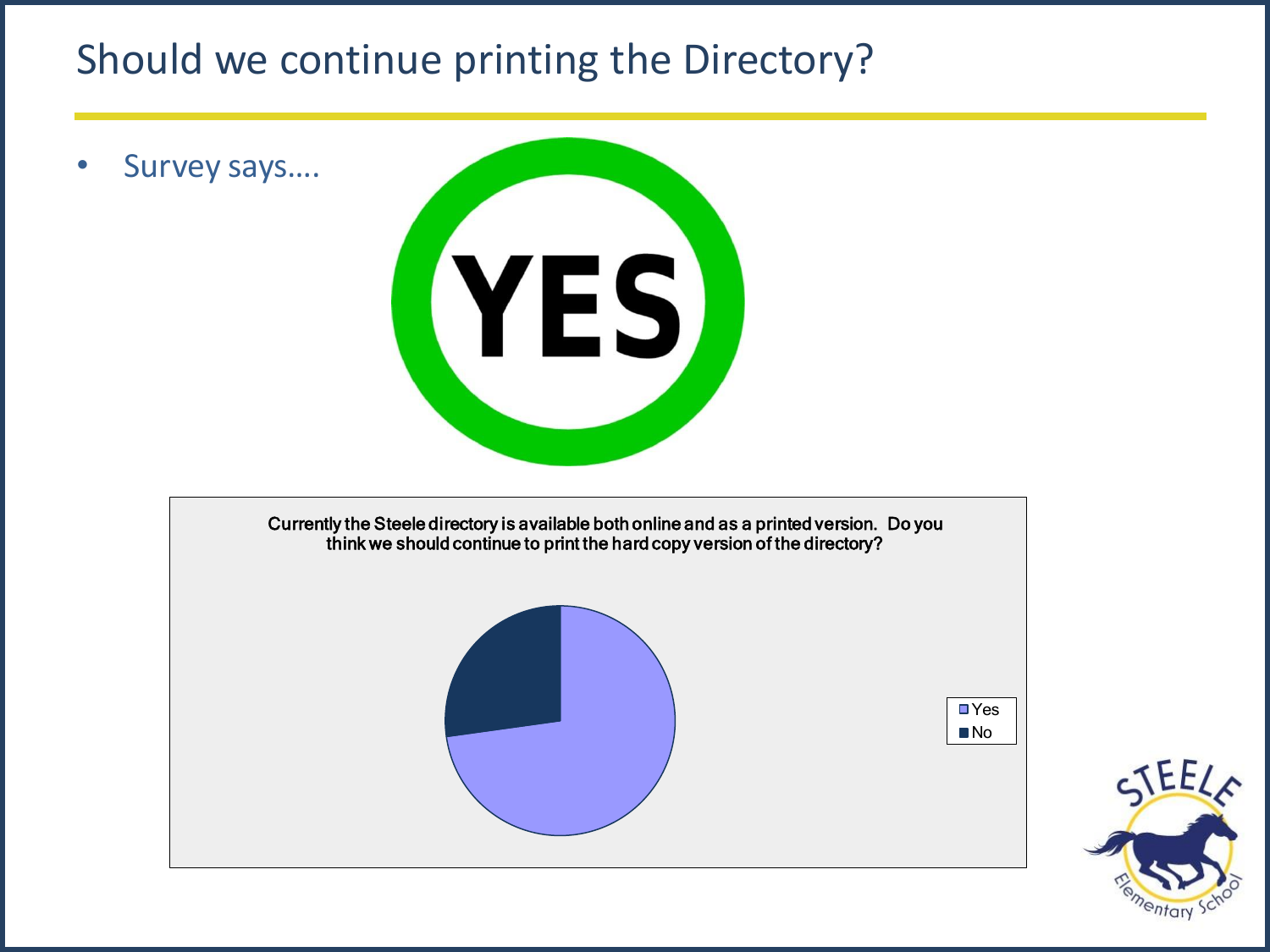#### Open question about Suggestions

**We asked 119 people this:** "*We want your feedback! Please use this space to provide any additional comments for the Steele Communications Committee to consider. " A summary of what respondents said:*

- *We, as a community provide a great deal of information*
- *People are generally grateful for all the information that we do provide*
- *There is duplication of content and some times dated information*
- *There are too many sources of information which can cause confusion*



nentary

community building, 4%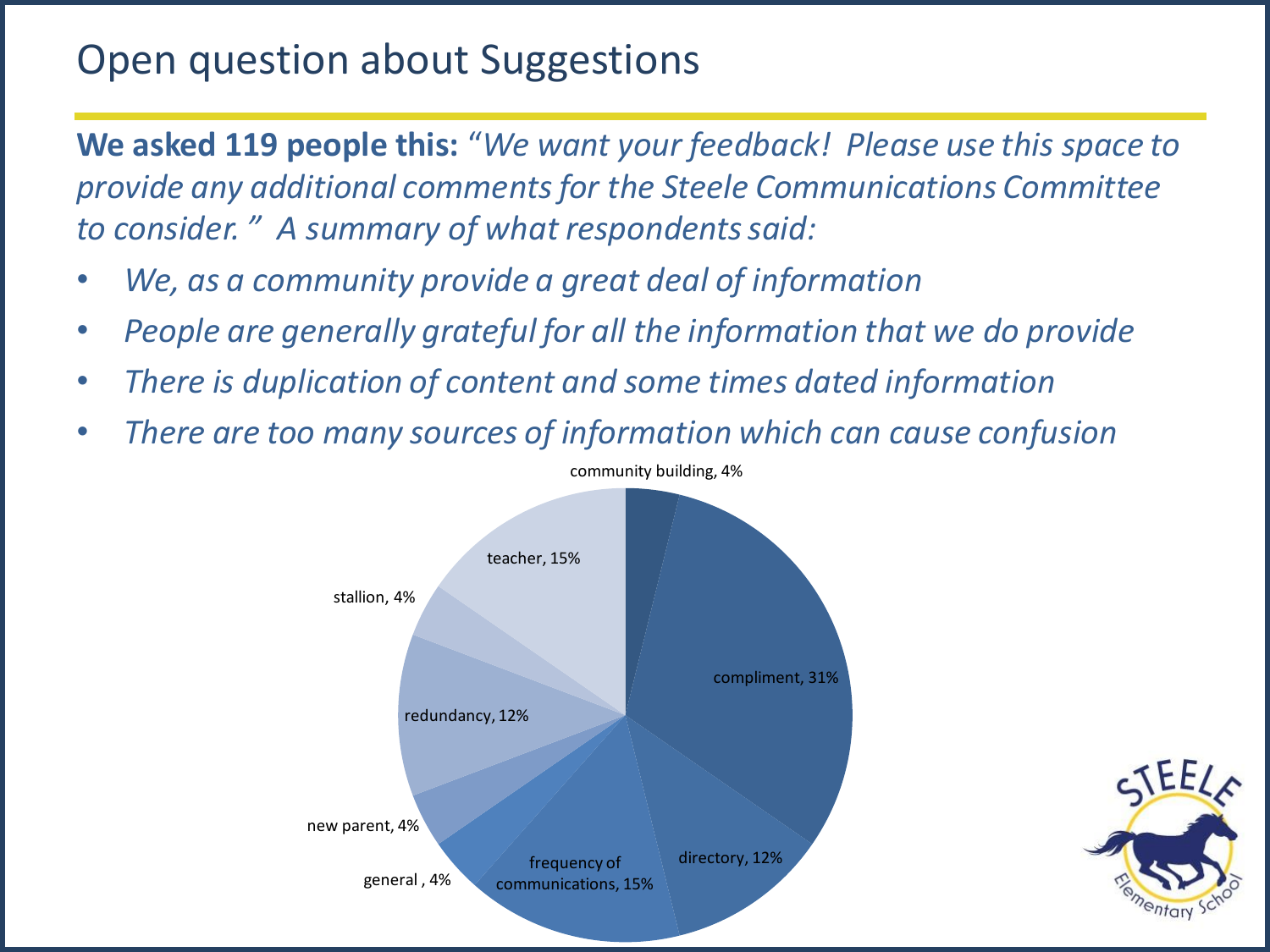#### We asked…we listened. And these are our next steps:

- 1) We will communicate our findings to the school community via the Stallion Press and Steele website
- 2) We will further assess duplication of content and create a plan/strategy for even more streamlined communications
	- Stallion to serve as definitive source for time sensitive information
	- Website serves as secondary source and primarily used for more static/detailed content
- 3) We will evaluate if there is opportunity to consolidate interfaces/tools/user experience
	- Reduce number of Stallion extras
	- Evaluate other more centralized tools (Infinite campus?)
- 4) As new communications go out, we will ensure that information is highly relevant, current, and targeted at the right audience
	- Continue to reduce scope of content distributed via physical distributions ie school packet
	- Establish parameters around time sensitive information distribution via example
- 5) Explore ways to better support incoming families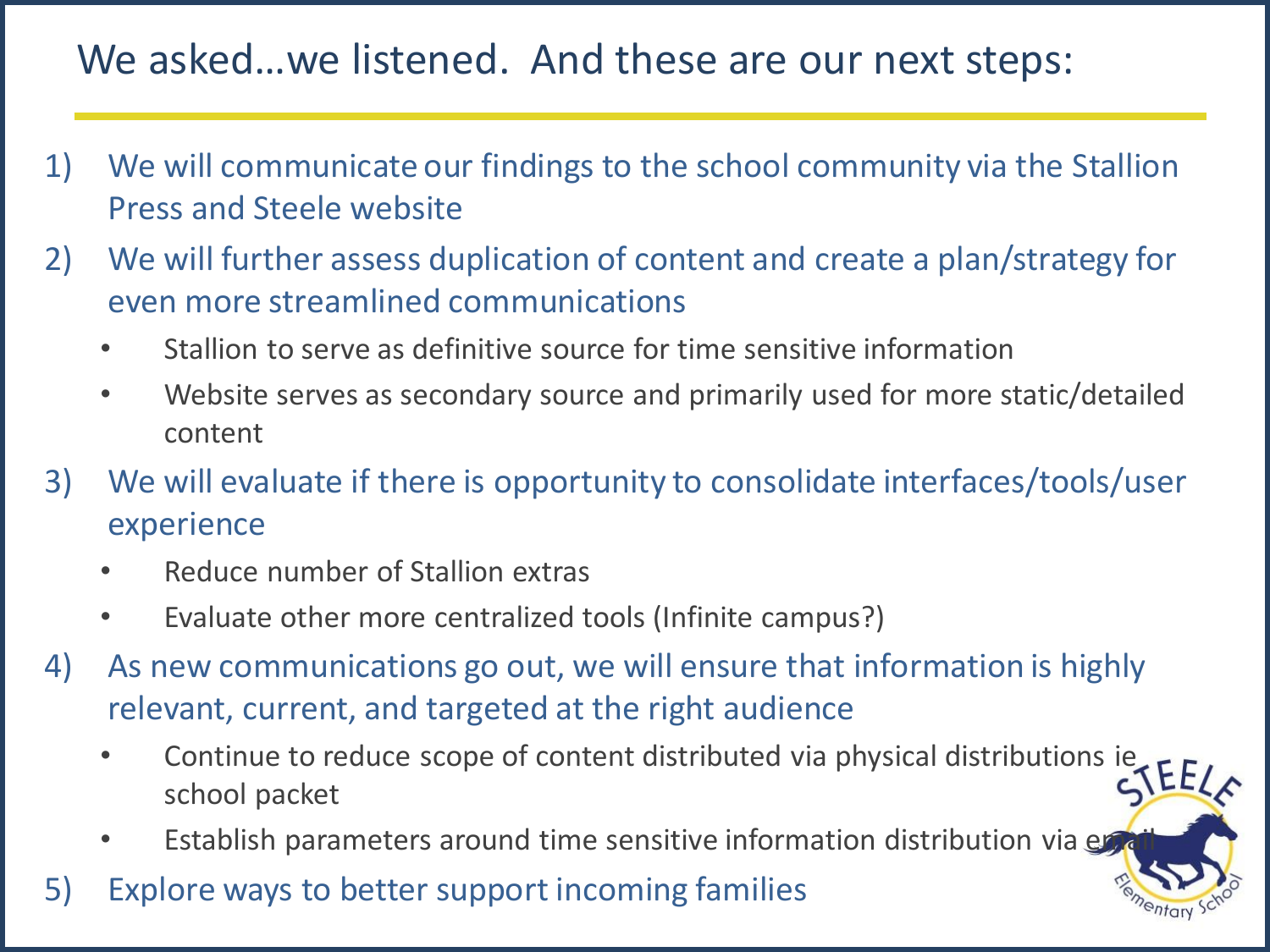#### And now…introducing…

#### • A Private Steele Facebook Group!

We have received requests for a forum for parents to have more informal communications. In response, we're rolling out a new "Private" Steele Group!





| <b>Current "Public" Page</b>                                                         | <b>New "Private" Group</b>                                                                                               |  |
|--------------------------------------------------------------------------------------|--------------------------------------------------------------------------------------------------------------------------|--|
| Visible to anyone on Facebook (as long<br>as they "like" our page)                   | Only approved users can access (Steele<br>parents/guardians and staff)                                                   |  |
| For general school information                                                       | For exchanges and questions, i.e., "We<br>want to start a Girl Scout troop for 4th<br>& 5th graders. Anyone interested?" |  |
| Supplements communications about<br>events (Home Tour, Steele Dines Out,<br>$etc.$ ) | Bulletin board for informal dialogue<br>within the Steele community                                                      |  |